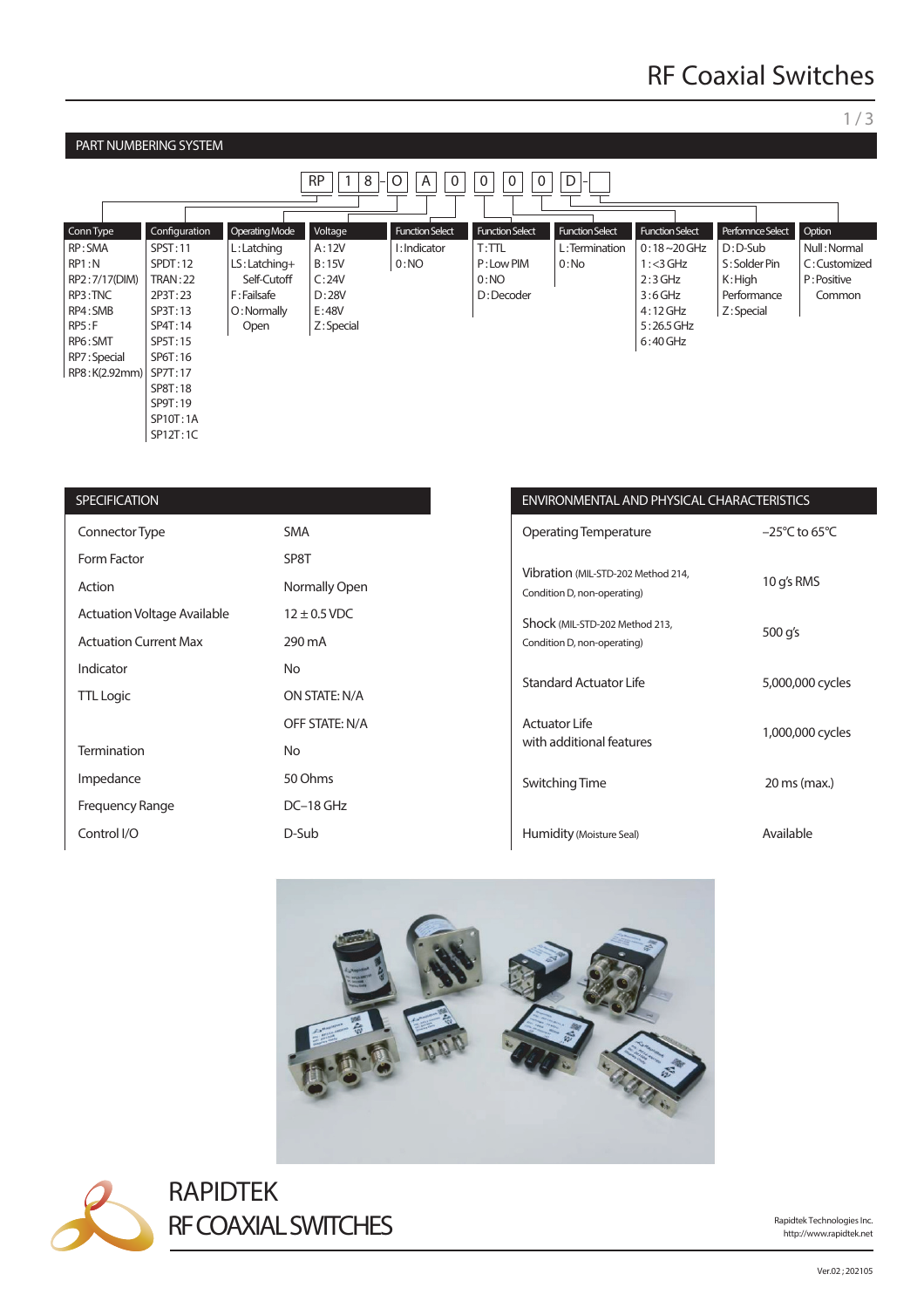|                             |              |    |                |                 |           |      | 2/3 |
|-----------------------------|--------------|----|----------------|-----------------|-----------|------|-----|
| PERFORMANCE CHARACTERISTICS |              |    |                |                 |           |      |     |
| Frequency                   | $DC - 6 GHz$ |    | $6 - 12.4$ GHz | $12.4 - 18$ GHz |           |      |     |
|                             |              |    |                |                 |           |      |     |
| Insertion Loss, dB, Max.    | 0.3          |    | 0.40           | 0.60            |           |      |     |
|                             |              |    |                |                 |           |      |     |
| Isolation, dB, Min.         | 70           |    | 60             | 60              |           |      |     |
| VSWR, Max.                  | 1.30:1       |    | 1.40:1         | 1.60:1          |           |      |     |
|                             |              |    |                |                 |           |      |     |
|                             |              |    |                |                 |           |      |     |
| PINOUT & LOGIC TABLE        |              |    |                |                 |           |      |     |
| Pin No.                     |              |    |                |                 |           |      |     |
|                             |              |    |                |                 |           |      |     |
| 1.<br>$INPUT + 1$           |              | 5. | $INPUT + 5$    |                 | $9 - 14.$ | N/C  |     |
| 2.<br>$INPUT + 2$           |              | 6. | $INPUT+6$      |                 | 15.       | -COM |     |
| 3.<br>$INPUT + 3$           |              | 7. | $INPUT + 7$    |                 |           |      |     |
| 4.<br>$INPUT+4$             |              | 8. | $INPUT + 8$    |                 |           |      |     |

| <b>TERMINALS</b>                      | <b>RF PATH</b> |            |            |            |                |            |            |            |
|---------------------------------------|----------------|------------|------------|------------|----------------|------------|------------|------------|
| <b>D-SUB PIN</b><br><b>ASSIGNMENT</b> | J1             | J2         | J3         | J4         | J <sub>5</sub> | J6         | J7         | J8         |
| $1$ (INPUT+)                          | ON             | <b>OFF</b> | <b>OFF</b> | <b>OFF</b> | <b>OFF</b>     | <b>OFF</b> | <b>OFF</b> | <b>OFF</b> |
| $2$ (INPUT+)                          | <b>OFF</b>     | ON         | <b>OFF</b> | <b>OFF</b> | <b>OFF</b>     | <b>OFF</b> | <b>OFF</b> | <b>OFF</b> |
| $3$ (INPUT+)                          | <b>OFF</b>     | <b>OFF</b> | ON         | <b>OFF</b> | <b>OFF</b>     | <b>OFF</b> | <b>OFF</b> | <b>OFF</b> |
| $4$ (INPUT+)                          | <b>OFF</b>     | <b>OFF</b> | <b>OFF</b> | ON         | <b>OFF</b>     | <b>OFF</b> | <b>OFF</b> | <b>OFF</b> |
| $5$ (INPUT+)                          | <b>OFF</b>     | <b>OFF</b> | <b>OFF</b> | <b>OFF</b> | ON             | <b>OFF</b> | <b>OFF</b> | <b>OFF</b> |
| $6$ (INPUT+)                          | <b>OFF</b>     | <b>OFF</b> | <b>OFF</b> | <b>OFF</b> | <b>OFF</b>     | ON         | <b>OFF</b> | <b>OFF</b> |
| $7$ (INPUT+)                          | <b>OFF</b>     | <b>OFF</b> | <b>OFF</b> | <b>OFF</b> | <b>OFF</b>     | <b>OFF</b> | ON         | <b>OFF</b> |
| $8$ (INPUT+)                          | <b>OFF</b>     | <b>OFF</b> | <b>OFF</b> | <b>OFF</b> | <b>OFF</b>     | <b>OFF</b> | <b>OFF</b> | ON         |

15 -COM



RAPIDTEK RF COAXIAL SWITCHES

http://www.rapidtek.net